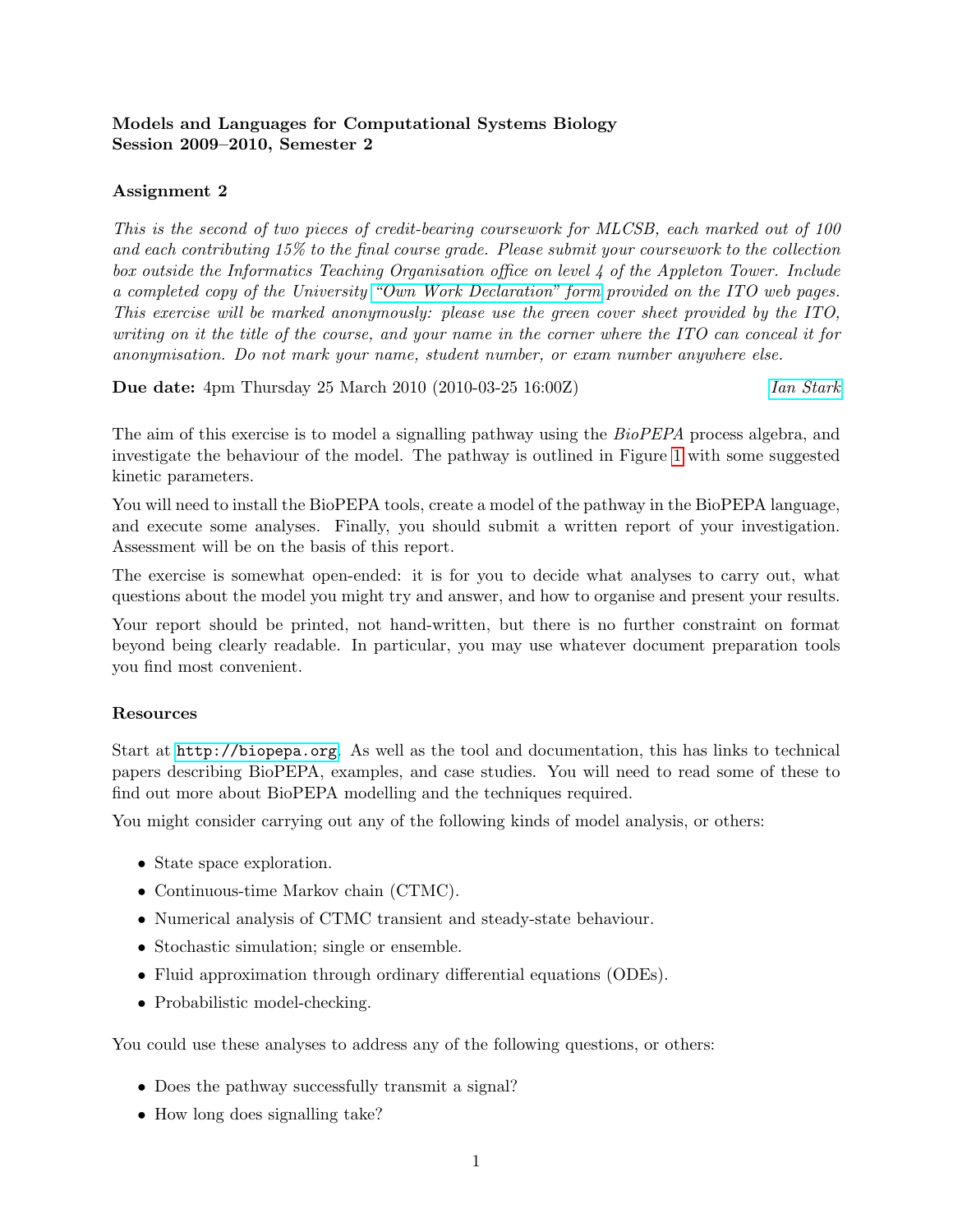- What happens when the input signal disappears?
- Is the system robust to changes in rate parameters?
- Does the qualitative behaviour of the model depend on having precise values for the parameters?
- What happens if the model is extended to include creation/degradation?
- What if the final product C catalyzes degradation of  $A_{PP}$ ?

## Report

Your report should include a description of your model, your analyses, and the results you obtained. Include details of code written, graphs, with web pages and screenshots if appropriate. Beyond the bare technical details, you should also discuss and comment on your investigation: the suitability of BioPEPA and its tools; limitations; possible extensions and further directions. You may wish to include an appendix with a complete record of material used; there are no size limits on the report.

You should include full references, and a bibliography listing all the papers, articles and other sources you have used in your work.

### Assessment

Assessment will be according to the Extended Common Marking Scheme of the University. The College of Science and Engineering provide a description of how this applies to coursework of this kind: see the "general description for Honours years" and "table" at the following address.

#### <http://www.scieng.ed.ac.uk/AA/Staff/Taught%20Student%20Admin/Assess.htm>

In particular, assessment is based on performance in the following broad areas.

- Knowledge
- Understanding and handling of key concepts
- Focus on the subject
- Critical analysis and discussion
- Literature synthesised, analysed and referenced
- Structure
- Presentation

Naturally, these are interpreted in the technical context of this specific exercise.